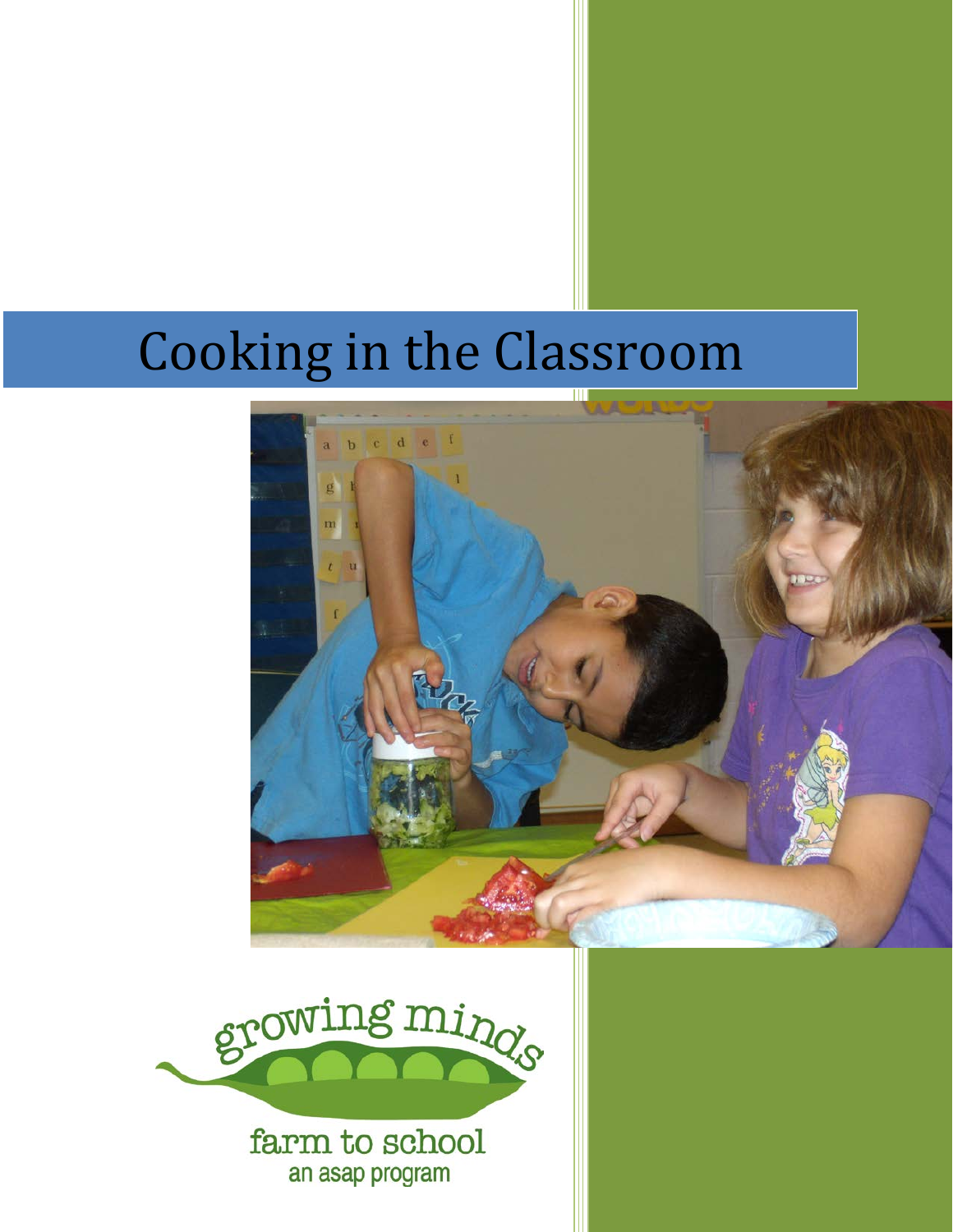

# Tips For Cooking With Students

- Choose a recipe that includes familiar ingredients the kids and their families can find at any grocery store or tailgate market.
- Feature locally grown products. Tell the children about the farms in their area. Linking food with farms will encourage students to try new things, and will encourage them to make healthy choices.
- Pick a recipe that matches the children's abilities and attention span.
- Print copies of the recipe so students can share it with their parents.
- Break recipes into steps, and be sure you have adequate tools for the number of children in your cooking class. Pictorial recipes are great for younger children.
- Wash your hands before getting started, and ask the students to wash their hands as well. Highlight food safety and proper handling of food and tools throughout the class.
- If the class set up allows, organize "stations" where the kids can complete different steps of the recipe. Organize the cooking tools by station. Involve the students in the preparation of the recipe.
- Give a quick (and enthusiastic) description of the recipe you will be making. Read the recipe aloud or explain what you will be doing first, second, and so on to prepare the food.
- Show the children the ingredients, and tell them something about the key components of the recipe—which farm you bought it from, why you like to cook with it, why it is good for you, etc.
- Ask the students what they know about farms. You can ask: *Has anyone ever been to a farm? What did you see there?*
- If you are working with vegetables, hold the vegetables up for everyone to see and identify the part(s) of the plants they will be eating and which parts they will be cutting off and discarding.
- Ask sensory questions like *what does this smell like? What does it look like? Does it taste bitter or sweet? Does it feel soft or rough?* Especially for younger kids, it is helpful to ask them "either-or" questions instead of open ended ones.
- Have plenty of ingredients so that all of the kids can participate

#### **Tips for Selecting Recipes for Children**

- Are the hands-on skills age/developmentally appropriate?
- Do you have access to needed equipment?
- Does the recipe connect with children's interests or classroom projects?
- Does the recipe promote healthy food choices?
- Does the recipe feature seasonal and local products children can find in the garden or on a local farm?
- Is the recipe culturally relevant?
- Is the recipe affordable for all families, and does it use familiar ingredients they have at home?

#### **Introducing Recipes to Children**

- Prepare a simple recipe chart
- Have examples of ingredients in their raw form
- Read the recipe aloud, discussing each step
- Discuss rules and/or safety considerations and have children identify these for specific steps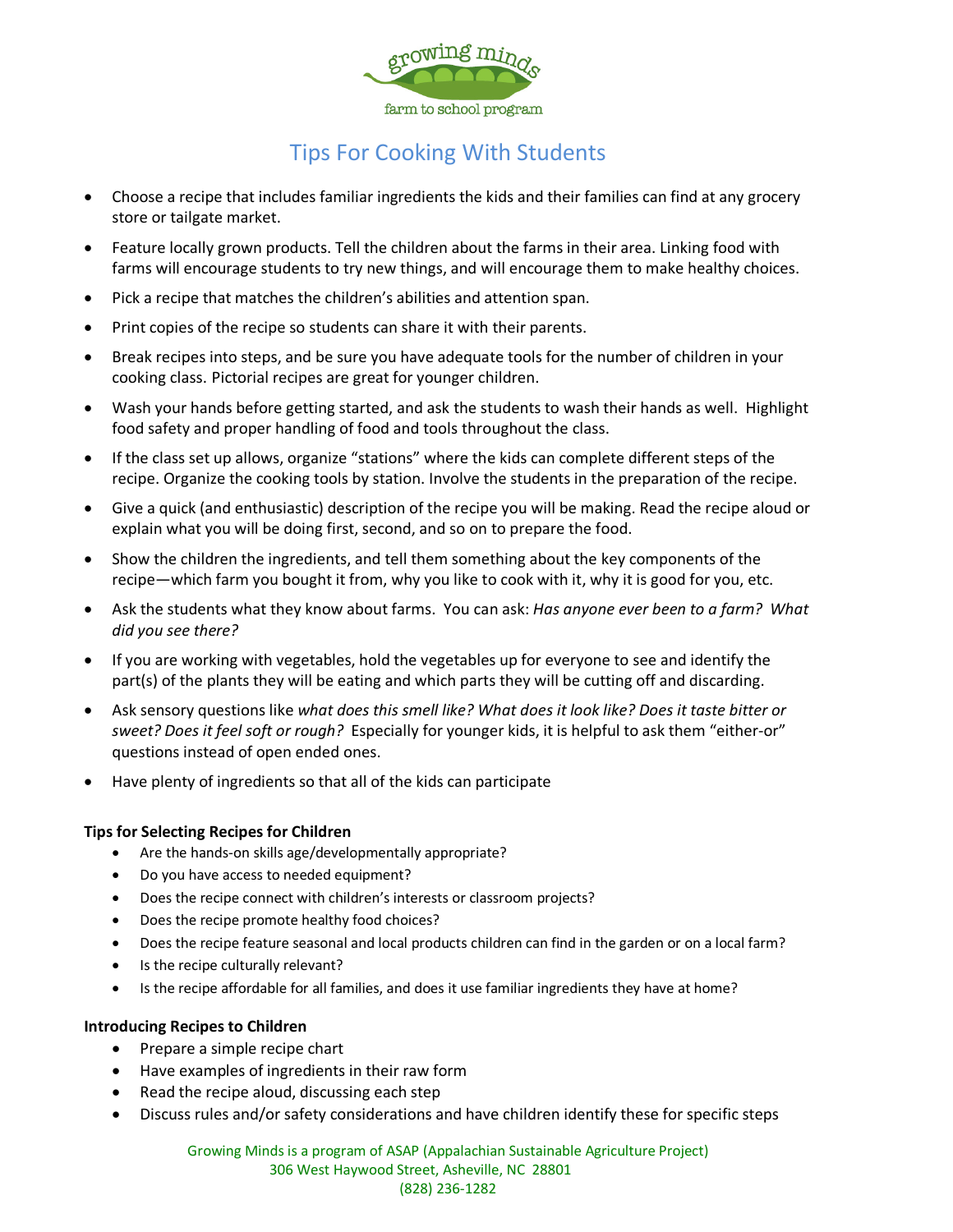

# Tips for Working with Chefs

- 1. When setting up a cooking class, tell the chef about food allergies in your class and any knife/open flame policies your school or classroom follows.
- 2. Make sure you are both clear about the time, location, and the date of the cooking demonstration. Check in with the chef several days before the demo.
- 3. Communicate with the chef about event logistics. What will the class set up be? Will the students be working on desks or tables? How long can the class last? If the chef arrives early to set up will he/she be disrupting anything important?
- 4. Talk with the chef about the recipe they will be teaching and how students will be involved. Brainstorm how the recipe might connect with aspects of your curriculum and make sure the children's participation is developmentally appropriate.
- 5. Tell the chef how you will prepare students for the cooking class/demonstration and communicate with him/her about what follow up will take place.
- 6. Ask the chef if he/she will bring recipes to send home with the children and/or provide a few recipes you may be able to cook in the classroom as a future project.
- 7. Ask the chef what preparations you or the students will need to complete for the cooking class or demonstration.
- 8. Plan on assisting during the entire cooking demonstration or class. The chef will need your help managing the students and connecting the cooking experience back to their curriculum.
- 9. If possible, recruit a parent or community member to help during the cooking class. Let the chef know how many students will be in the cooking class and how many volunteers will be there to help.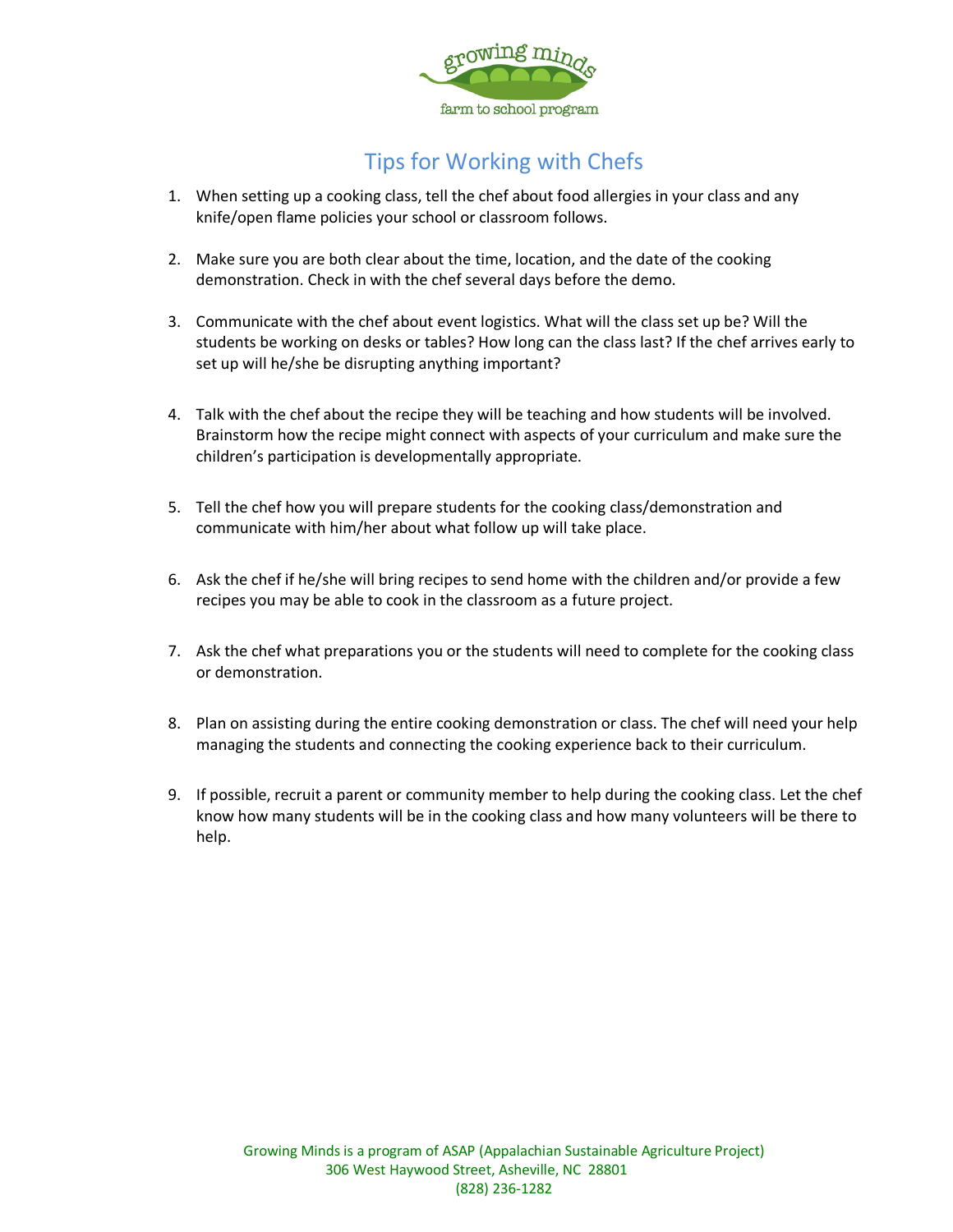

# Safety Tips

In general, there should be at least one adult to every eight children in a cooking demonstration (we suggest at least one to four for younger children). To achieve this, teachers should recruit a parent or volunteer to help with the cooking class. As with any activity, children tend to get excited and can be impulsive or impatient. It takes a lot of adult patience and reminding to make cooking with children a safe and enjoyable experience. Here are a few ideas about how to keep your students safe:

1. To prevent food poisoning:

- Always wash and dry hands thoroughly before cooking.
- Do not eat raw eggs.
- Wait until the food is cooked before sampling it. Do not sample uncooked foods.
- Always wash cutting boards before and after use.

2. Work with the chef to create a set up that is safe and appropriate for the children. Bring in small tables if necessary where the children can stand or kneel. Always use secure stools or chairs.

3. Tie back long hair.

4. Expect spills and messes, and clean up spills as they happen. Bring extra hand towels or paper towels to handle messes. If you expect something to be particularly messy (grating beets) make sure to bring plastic or something to protect classroom carpet and tables.

5. Keep handles of pans, pots, etc. pointed towards the center of the stove. If you are using a hot plate, keep handles pointed towards the middle of the table or counter. This will prevent the children from bumping the handle and knocking the pot off the stove.

6. If the children are using knives, the chef should teach them how to hold and handle the knives properly. Be sure an adult is closely supervising children using knives.

7. Use supplies that will not break, such as plastic measuring cups and stainless steel bowls.

8. For young children (5 or younger), use plastic knives or butter knives for spreading or cutting soft foods. Young children can use their fingers to break or tear foods rather than cutting them with a knife, and choppers are also an effective tool for this age group.

9. Provide constant supervision.

- Always watch students closely when they use knives, mixers, or other equipment.
- Closely supervise the use of ovens, stoves, and other kitchen appliances.
- Remind children that stoves, ovens, pans, and dishes can be very hot.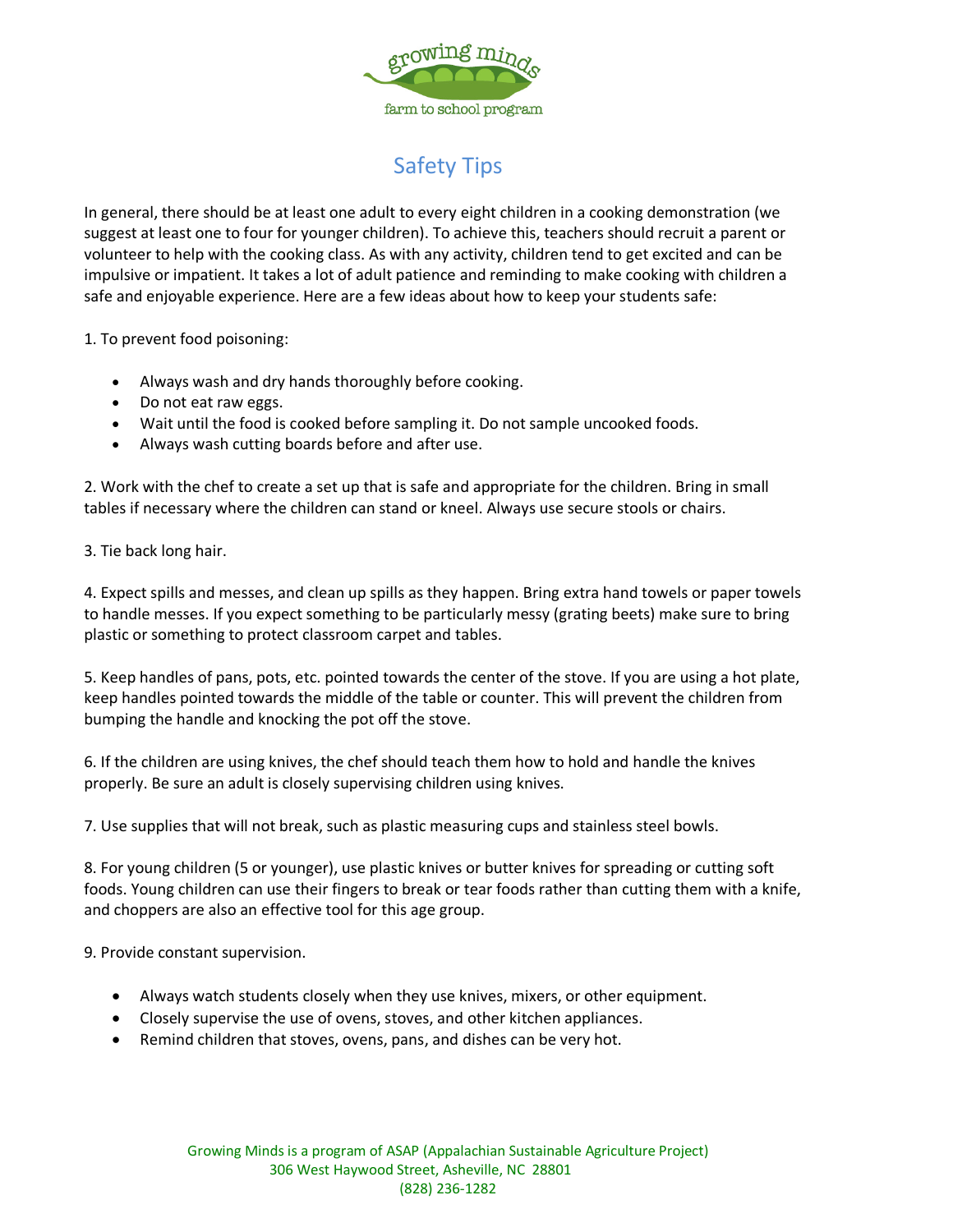

# Knife Safety

Before bringing knives into schools, make sure to find out the knife policy for your school. In some schools knives are not allowed. Small children should never use real knives. Instead, they can use serrated plastic knives, choppers, spoons and even melon-ballers.

This document is to serve as a reminder of a few tips you should cover with students and children before cooking begins and throughout cooking demonstrations. By taking 3-4 minutes to cover knife safety, teachers, parents, and other supervisors will feel much more comfortable with children using knives. These are also practices the kids can continue when they are cooking on their own at home. When at all possible, have one adult supervisor present for each eight children cooking. If you establish a station where children use knives as a part of your cooking class, be sure to place the teacher or volunteer at that station. When covering these tips, demonstrate the correct and incorrect ways to handle knives. Seeing how to handle the knives will ensure that the students fully understand knife safety. These tips are a starting point. Please add other safety tips and practices you use in your own kitchen.

- 1. Always cut with the blade of the knife angled down and away from you. Sometimes this is a hard rule to follow. If the angle is wrong, the kids may need you to turn the product around, or turn the cutting board around. (Demonstrate this)
- 2. Always use a cutting board. Never cut anything that is placed in your hand, and do not cut something while holding it up in the air, as there is a greater chance of cutting yourself without a stable surface. Use the board and make sure it has ample space for the task. If your cutting board doesn't have rubber feet, keep it firmly in place by planting a damp towel or paper towel underneath to keep it from moving around the countertop.
- 3. Show children how to hold knives properly with the fingers of their dominant hand securely gripping the knife handle and the fingers of their other hand curled under as they hold the food.
- 4. **Never, ever grab a falling knife.** The best way to avoid a knife falling is to make sure your knife is always completely on your work surface, without the handle sticking out into traffic areas.
- 5. **Keep knives on the table, and never carry them around the room.**
- 6. **When you have a knife in hand, keep your eyes on the blade.** Nine times out of ten, when people cut themselves they do so when they are looking away from what they are cutting. The simple fact is: you're unlikely to cut yourself if you're watching the blade, especially the tip.
- 7. **Make a flat surface on round objects.** Before getting started, demonstrate how to make a flat surface on an object prior to cutting. If the child is young, cut the object yourself and create a flat surface before they begin. For example, a round tomato will be likely to roll and will be difficult for a child to cut. If you cut off the top or bottom to create a flat surface, the child will be able to easily handle and cut the tomato safely.
- 8. Remember, graters, zesters, and peelers are sharp too. Warn kids that they are sharp and show them how to properly hold the equipment before they get started.
- 9. Hand-wash your knives and dry thoroughly. Never put knives into the dishwasher or drop them into a sink filled with sudsy water.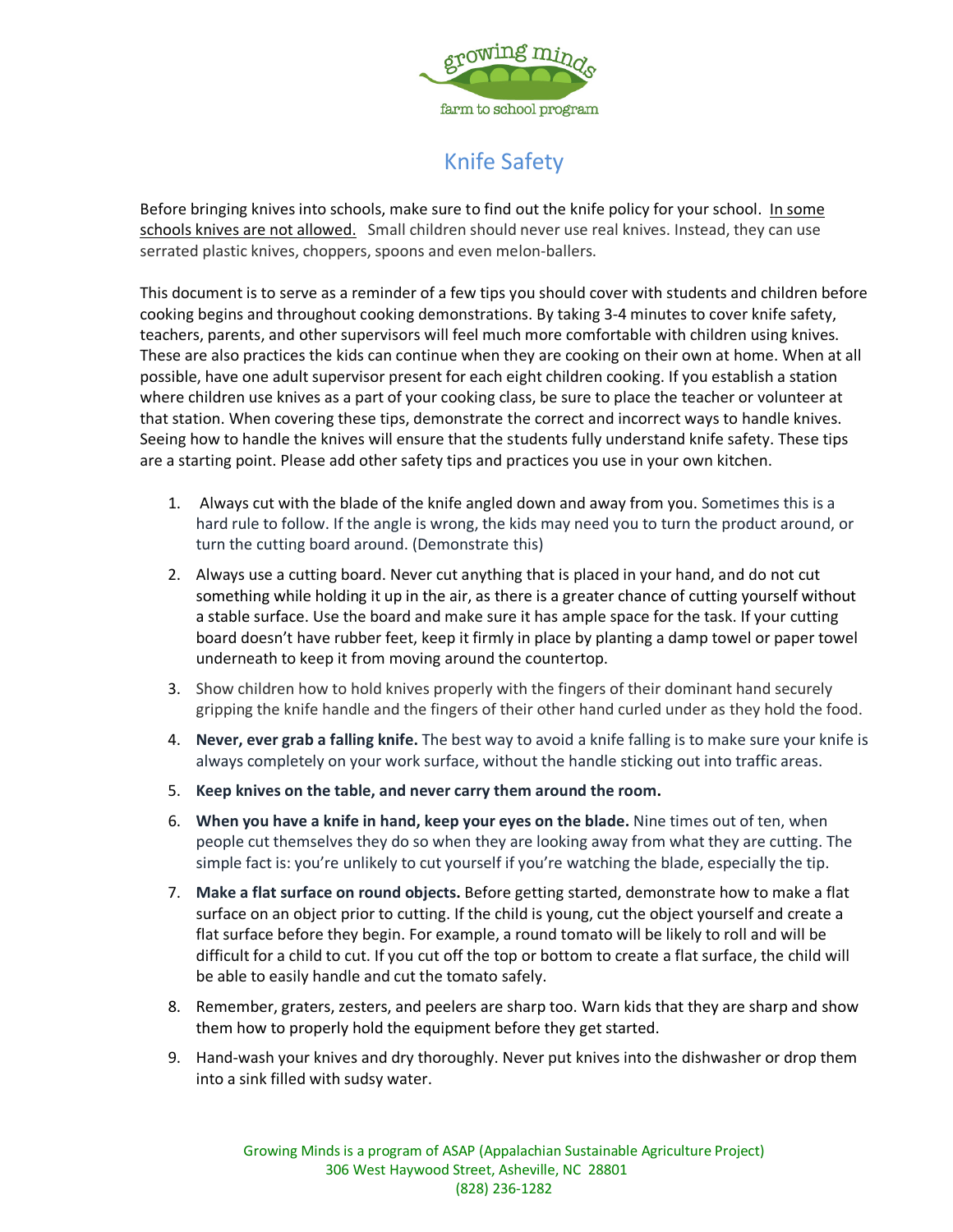

## Recommended Cooking Equipment

ASAP Cooking Equipment Available for Check-out

- Large and Small Cutting boards
- Saucepans and large cooking pots
- Stainless steel steamer basket
- Colanders
- Mixing bowls with lids
- Stainless steel mixing bowls
- 3-4 Sets of measuring cups
- 2-3 Sets measuring spoons
- Choppers
- Graters
- Kitchen shears
- Peelers
- Apple slicers
- Serrated knife
- Paring knives
- **Bread knife**
- Plastic knives
- Garlic press
- **Timer**
- Bucket
- Butane burners
- Electric burner
- Cookie Sheets and shallow pans
- Tongs
- Metal spoons
- 2 Whisks
- Metal Spatulas
- Rubber spatula
- Masher
- Ladle
- Vegetable Brush
- Funnels
- Tasting cups
- Hand sanitizer
- Napkins, plastic forks, spoons, paper plates and bowls
- Table Cloths
- Slow Cooker
- Apple Corer/peeler
- Plastic gloves
- Hand towels for cleaning
- Large plastic platters
- Extension cord
- Scale
- Pot holders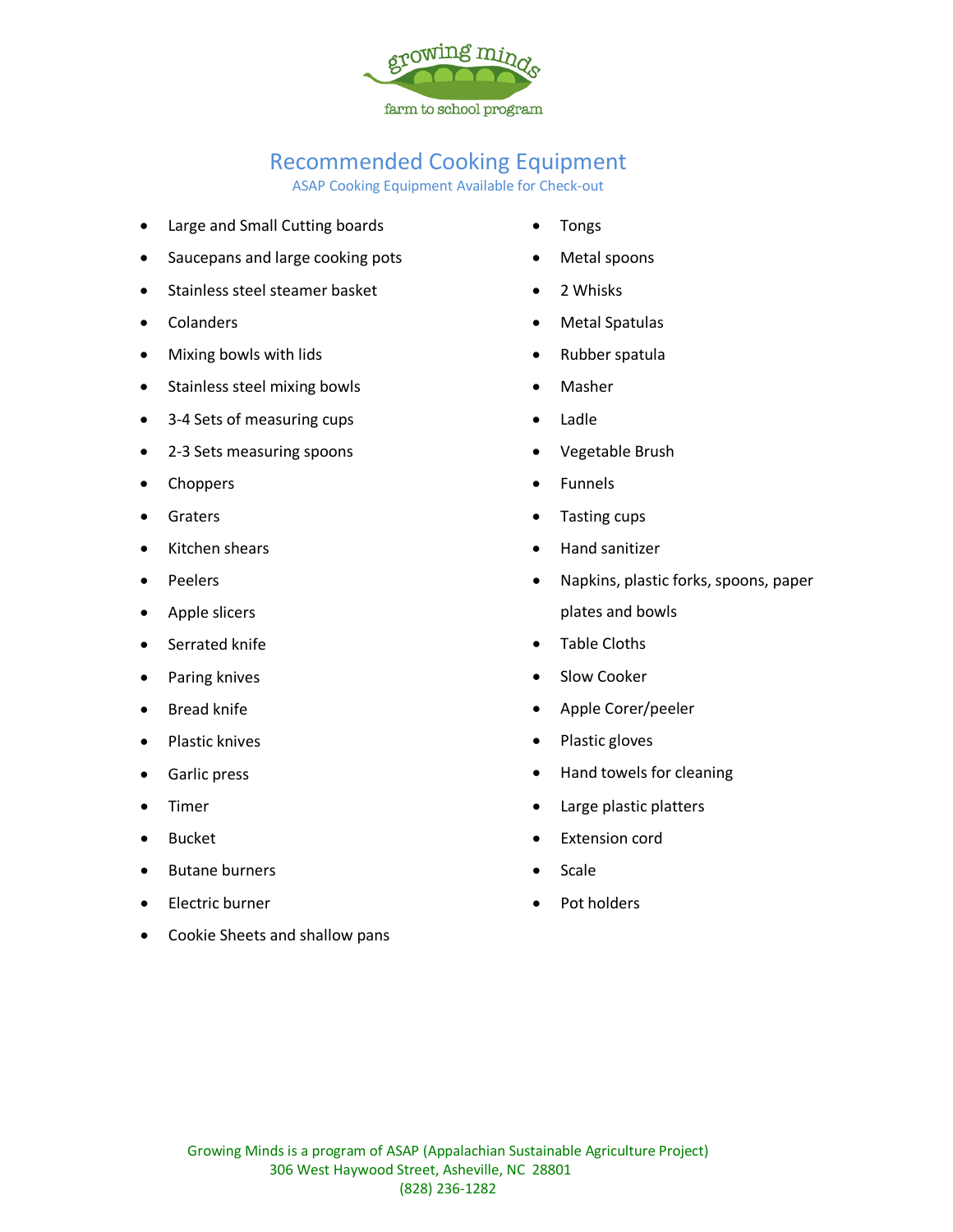

When organizing a cooking class, we suggest packing enough tools for the entire class. This means bringing six or seven bowls rather than one, ten or twelve knives rather than two, etc. The equipment you need will depend on the recipe you are making with the students. However, for all of the cooking demos, we also suggest bringing the following, must-have items:

- Paper towels/clean dish towels
- Paper plates/sample cups
- Table cloths
- Paper cups
- Gallon of water for the children to drink
- Plastic disposable gloves
- Hand sanitizer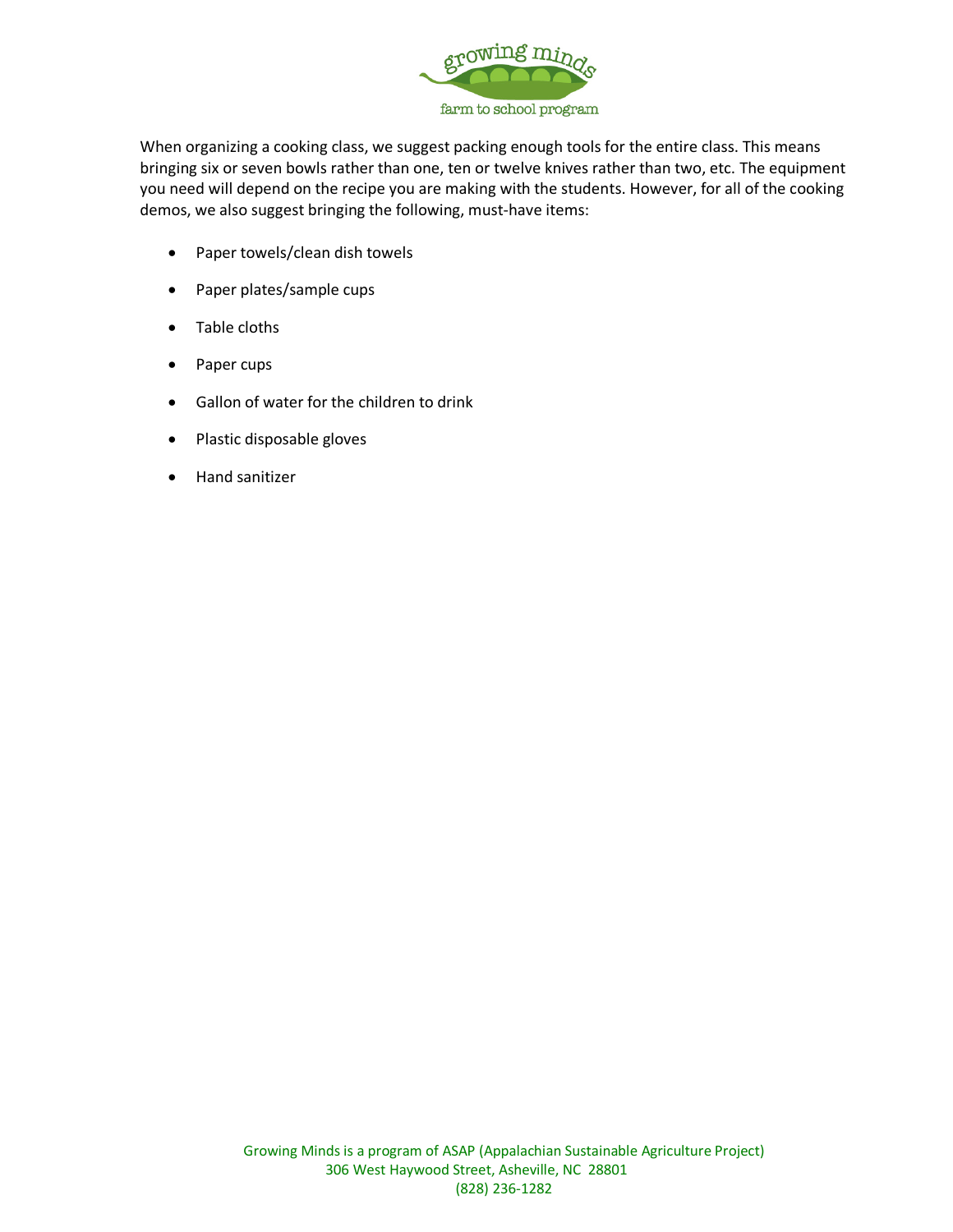

### Ways to Encourage Children to Have Positive Attitudes About Food

*Food Preparation and Snack Time Activities are a Shared Responsibility*

- Have a positive attitude toward foods and the mealtime experience. Remember, a negative attitude expressed by adults and children may influence other children not to try that food.
- Introduce new ways to eat vegetables and fruits.
- When introducing new food to children, serve a small amount of the new food along with more popular and familiar foods.
- Include children in the food activities to encourage children to try new foods and also to gain self-confidence.
- Serve finger foods. Foods cut smaller are easier for children to handle.
- Do not force a child to eat. Children often go through food jags. It is normal for a child to ask for second helpings of food one day, yet eat very lightly the next day.
- Provide a comfortable atmosphere at mealtime. Mealtime is also a social activity. Therefore, allow children to talk with others.
- Encourage children to eat food or new foods in a low-key way. For instance, read a book about a new food that will be served that day, and serve the new food at snack time when children are hungrier.
- Introduce a new food five or six times over a few weeks, instead of only once or twice. The more exposure children have to a food, the more familiar and comfortable it becomes and the more likely they will be to try the food.
- Offer the new food to a child who eats most foods. Children usually follow other children and try the food.
- Have staff eat with the children. Have them eat the same foods that have been prepared for the children.
- Do not offer food related bribes or rewards. This only reinforces that certain foods are not desirable. Respect refusals.

#### **Caregivers are responsible for:**

- What foods are offered
- When foods are offered
- Where foods are offered

#### **Children are responsible for determining:**

- What foods they eat
- How much, or even if, they eat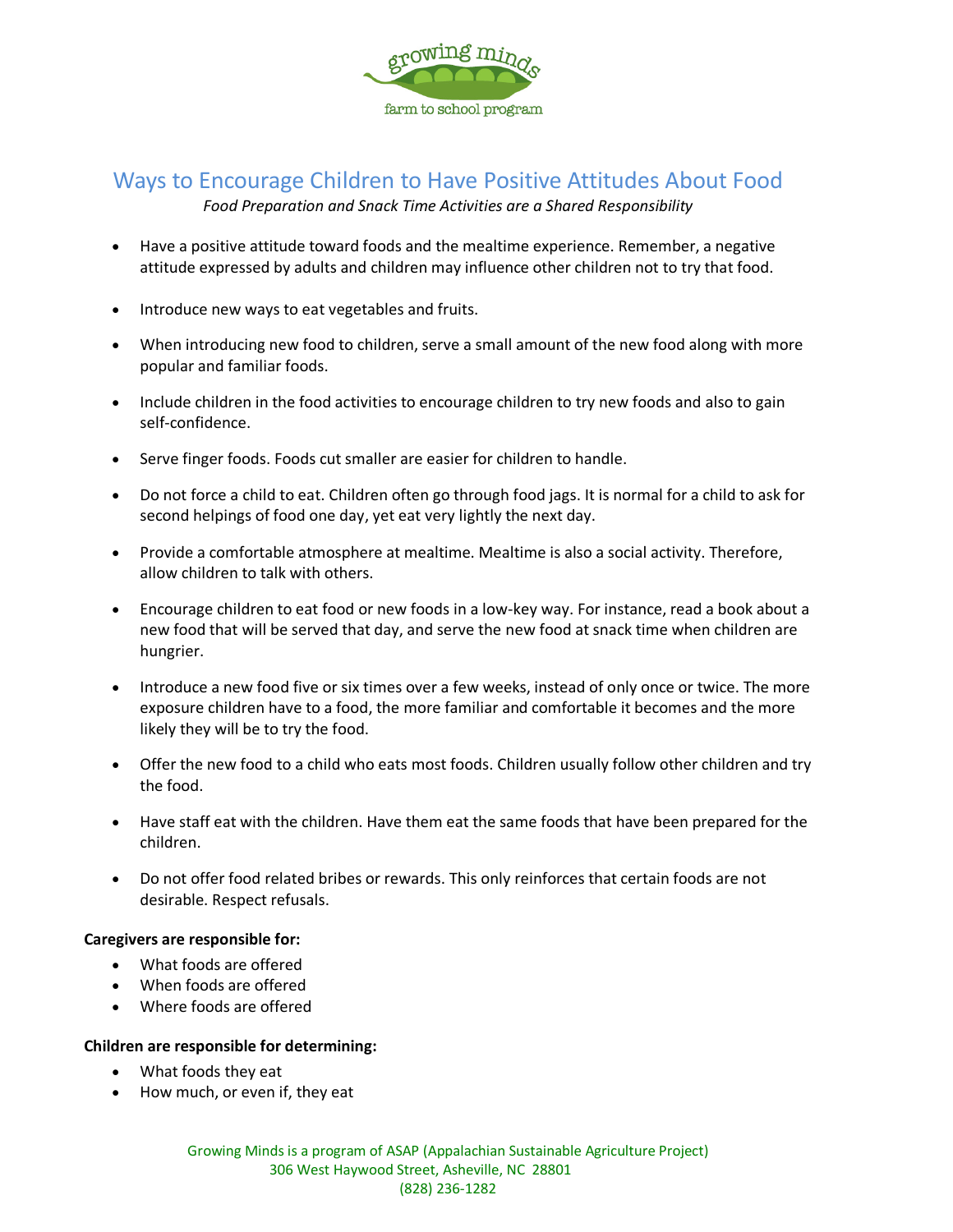

# Leading Successful Cooking Classes

ASAP has partnered with chefs and teachers to identify key components of a bringing a successful cooking class to students. We share these tips with both the teachers and the chefs in our program.

#### **Make Connections**

As you begin planning your cooking class ask yourself what curriculum components you would like to cover. Cooking in the classroom is only sustainable when it directly connects to lessons you are already teaching. How can you introduce information about the cooking class or its ingredients ahead of time to make it more successful? Is there a children's book you can read about an ingredient and how it is grown? Refer to ASAP's recipes for ideas on journal assignments linked to cooking classes. If you are collaborating with a chef, establish good communication with him/her and share your ideas. Talk with him/her about your expectations and goals for the cooking experience and gather the information you need to introduce the recipe and its ingredients ahead of time.

#### **Plan and Prepare**

When planning your class, choose a recipe that includes fresh ingredients you and the students can easily source. Break the recipe into clear steps and identify activities that the children can do themselves, hands-on, throughout the process. Determine what supplies will be needed for each step and gather and organize those tools. Depending on the age group you are instructing and how much time you will have with the children, you may need to ask a volunteer or parent to prep some ingredients ahead of time.

#### **Recruit Extra Hands**

Ask parents to come help with cooking classes. If parents cannot help, turn to community groups or colleges. Many community clubs and organizations, such as Kiwanis Clubs, church groups, Lions Clubs, focus on helping in schools and are eager to find volunteer opportunities. You can also connect with college students through the service learning offices at colleges. Consider ASAP a resource too. We're connected to lots of individuals who are eager to help in the classroom. Hands on activities are possible in the classroom when you have extra people to help with set up, supervision, and clean up.

#### **Prepare a Back-Up Activity**

Often in the cooking process, there are a few minutes when the students are waiting. One group may finish their designated activity before the others or the entire class may be waiting for the dish to cook. To fill this time, plan an activity connected to the recipe. For example, if you are preparing a salad, give the students worksheets with a big empty bowl and ask them to draw the vegetable and ingredients they would put in their salads. Bring children's books, ask the students to illustrate the steps of the recipe, give them journal topics, etc.

#### **Practice at Home**

Before you prepare a recipe with a group of children, we recommend testing the recipe or cooking the dish at home on your own or with your children or grandchildren. Cooking the recipe will help you to determine what aspects of the project students may need guidance with and what parts of the project they can do on their own. As you prepare the recipe, think specifically about how to adapt it to children, what their challenges might be, and how to best refine the instructions to fit the age level and abilities of the students.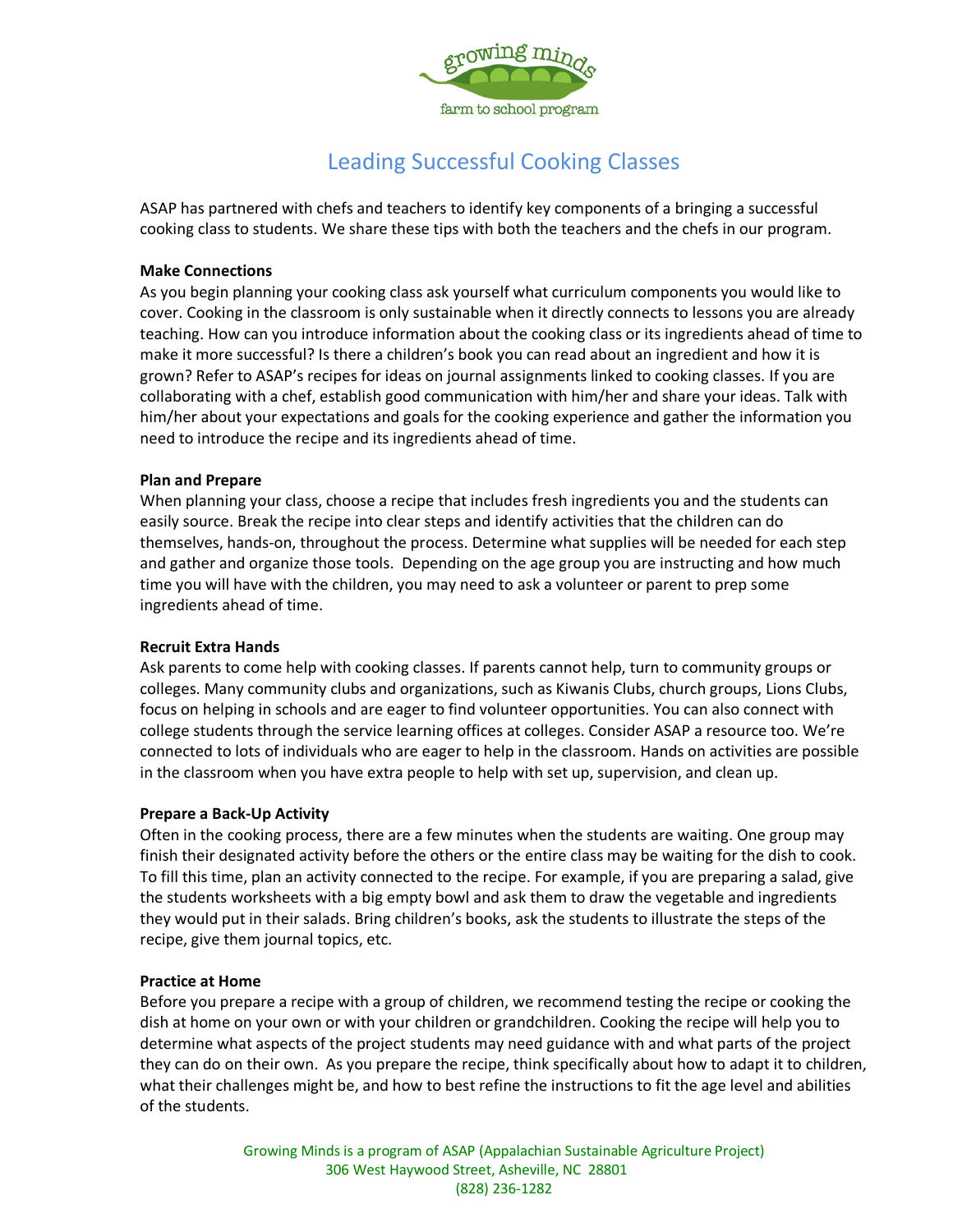

#### **Clear Communication**

#### *Break it Down into Steps*

With any recipe clear and concise steps are key. As you plan and make a sample of your recipe, note the key steps and practice communicating those steps out loud. Being able to recognize and simplify the steps of a recipe is a vital component of a successful cooking class.

#### *Use Appropriate Vocabulary*

This point has two parts: 1. Do your best to explain the steps of the recipe using language familiar to the children. 2. Assume that most students will not be familiar with cooking terms. As you are reviewing your recipe identify one or two cooking terms you can explain during the demonstration. You can print those terms and their definitions to present during the class.

#### **Feature Local Food**

Choose a recipe that features ingredients you can source locally. Tell the students where you bought the ingredients and where they can buy locally grown ingredients too. (Look for the Appalachian Grown logo at Ingles & other grocery stores, shop at your local tailgate market, etc.) ASAP has local food guides, Get local promotions, farm profiles, tailgate market schedules, and other materials you can give out.

#### **One step ahead**

When students are working on their steps of the recipe, stay tuned to their progress and needs through careful observation of their progress. This will help you to anticipate when the children might need a suggestion, change of direction, praise, or assistance. You may notice that there is a reoccurring question or teachable moment. This may be a good time to stop the whole class and explain or praise what a particular student is doing.

#### **Answering "Why?" and Tell a Story**

Being able to communicate enthusiastically the "Why" behind the recipe will peak students' interests and prompt them to participate. Talk with the students about ingredients you have chosen, farms you have bought ingredients from, and the importance of healthy eating. The more the kids hear the "story" of the recipe and can connect it to their experience cooking, the more they will want to try it in the classroom and make it again at home. Is this something you cooked with your mom or grandmother? Did a neighbor give you the recipe? Who grew the food? What might the farm have looked like? Always share your enthusiasm for the recipe you are offering and how it connects to local food and healthy eating.

#### **Recognizing Opportunities for Learning**

Introduce new vocabulary, new skills, and new ideas throughout the project. Read a children's book as a part of the cooking class or develop journal activities around the experience.

#### **Be Understanding and Encouraging**

We have seen that children need to be offered a new food a number of times before they accept it. Forcing children to try new foods may only make them more resistant to tasting anything new or unusual. If a child doesn't want to try the recipe, encourage him/her to smell it or ask another student to describe how it tastes. Never draw attention to a child who does not want to sample the recipe, but gently encourage everyone to try just a taste.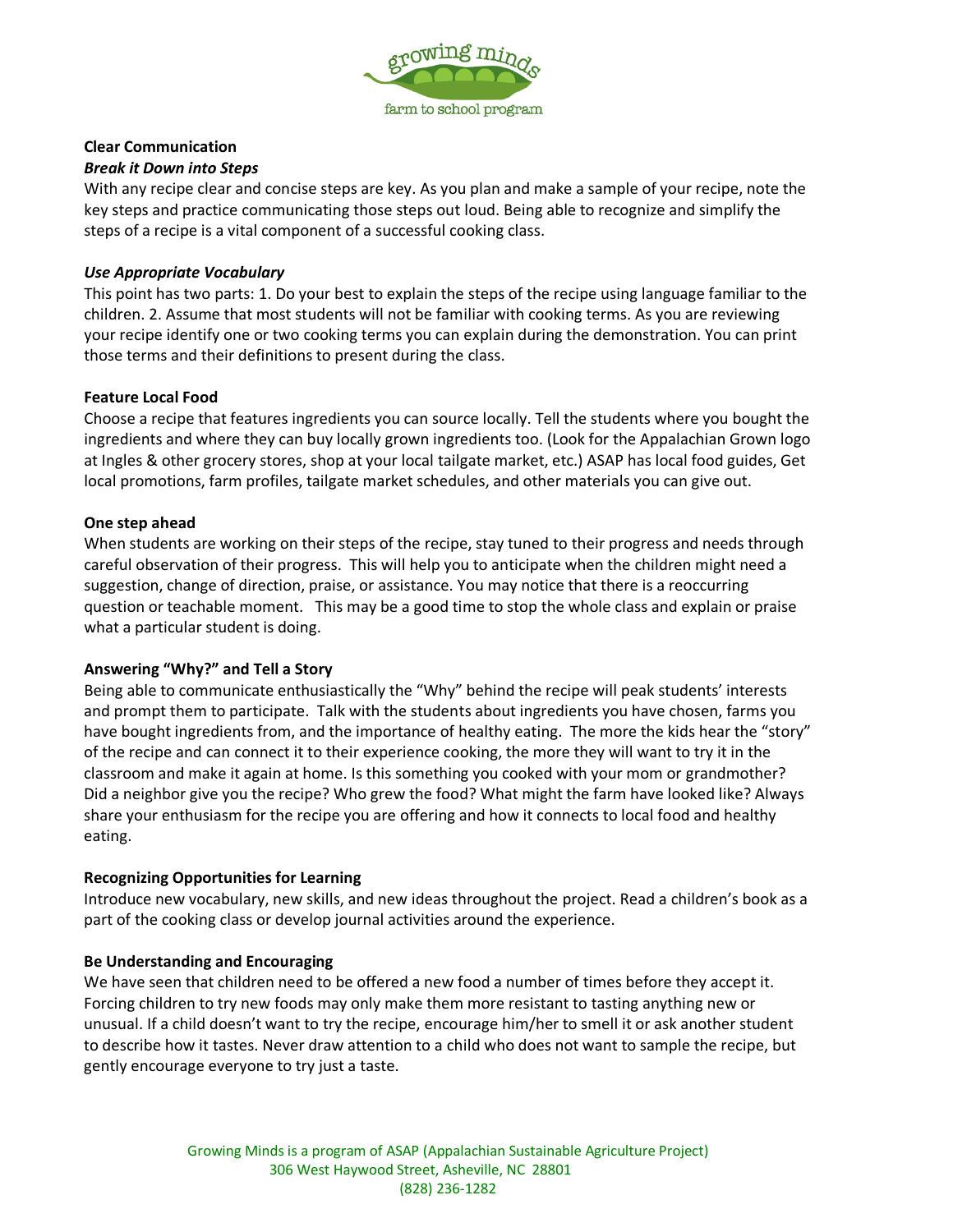

Great Books to Accompany Cooking Classes

*You can include nearly any children's book about food, gardens, or farms as part of your cooking lesson.*

#### **Cookbooks and Curriculum Guides**

Pretend Soup and Other Real Recipes *by Mollie Katzen (author of the famous Moosewood Cookbook) and Ann Henderson* - A cookbook designed for preschoolers and up. Uses pictures for not-yet-readers and teaches important skills in the kitchen - counting, reading readiness, science awareness, self-confidence, patience and food literacy!

Cooking with Kids *by Lynn Walters and Jane Stacey* - An extensive Integrated Curriculum Guide that provides everything you need to cook with kids!

Elliot's Extraordinary Cookbook *by Christina Bjork and Lena Anderson* - A small book packed with information. This book includes fun facts, recipes, and other information you'll use in the classroom.

#### **Children's Books**

Tops and Bottoms *by Janet Stevens* - A trickster tale that illustrates how different vegetables grow. This is a great one to supplement cooking classes using root crops.

Chicks and Salsa *by Paulette Bogan* - A delightful tale of farm animals making all sorts of Mexican dishes including salsa, guacamole, and nachos. Recipes included.

Delicious: A Pumpkin Soup Story *by Helen Cooper* - Don't be fooled by the title. This book introduces many types of soup—beet soup, carrot soup, mushroom soup and more! A great book for any soup cooking lesson.

The Giant Carrot *by Jan Peck and Barry Root* - A story that will make any child want to grow, cook and eat carrots!

Cook-a-Doodle-Doo *by Janet Stevens and Susan Stevens Crummel* - Weaves the steps of making strawberry shortcake into a creative and entertaining storyline.

Two Old Potatoes and Me *by John Coy*- A wonderfully illustrated book about a family growing and eating potatoes together. Includes a recipe for mashed potatoes.

The Giant Cabbage *by Cherie Stihler* - A moose and his friends get a giant cabbage to the fair where it wins first prize. The story ends with a delicious meal (and recipe) for cabbage soup.

Applesauce Season *by Eden Ross Lipson* -This story introduces the idea of eating in season, teaches children about the wide array of apple varieties, and illustrates the steps of making apple sauce.

Laughing Tomatoes *by Francisco X. Alarcon and Maya Christina Gonzalez* - A book of poems about food and life. This books offers fantastic examples of poems to get kids' inspired to write their own!

This Year's Garden *by Cynthia Rylant* - A realistic look at one family's garden through the season. A great book to accompany any cooking class preparing dishes from the garden.

Sip, Slurp, Soup, Soup *by Diane Gonzales Bertrand* - Takes us step by step through the process of making soup and traditional corn tortillas. Includes recipes in Spanish and English.

Pumpkin Circle *by George Levenson* - This fun book with realistic photographs tells the story of how a pumpkin grows. A great book to accompany any pumpkin recipe.

Cool as a Cucumber *by Sally Smallwood* - This book includes pictures of single vegetables growing and illustrates the different parts of the vegetable how they can be cut and sliced. Also prompts children to think about descriptive words. Great for younger children (ages 2-6).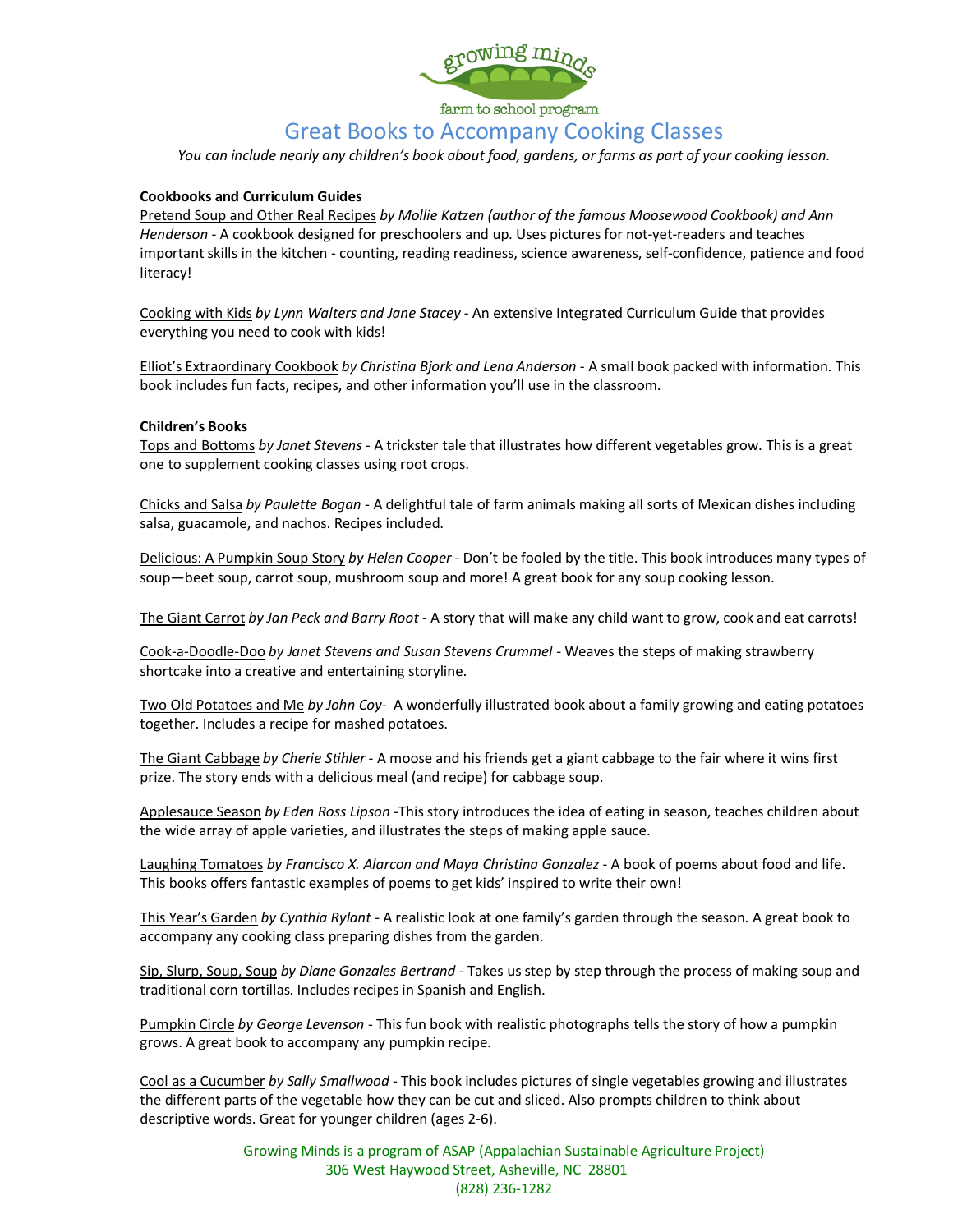

## Journaling with a Cooking Class

Cooking with students presents dozens of opportunities for journaling. Give students time to write in their journals before and after the cooking class, asking them to predict something about the cooking class or reflect on what they have cooked or experienced. With successful journal prompts, you can help them get the very most from the hands-on cooking experience. Below we've compiled 10 journal prompts and activities that will get your students thinking creatively. We encourage you to create your own prompts directly related to the recipe you are bringing to your classroom.

#### **Five Quick Writing Topics**

- 1. What is your favorite vegetable (or fruit)? How does it taste? What does it look like?
- 2. If you could design your very own pizza/soup/pie, what toppings or ingredients would it have (include at least one vegetable)? How big would it be? Who would eat it?
- 3. Invent and describe a new fruit that grows on a tree. How big is the tree it grows on? How big is the fruit itself? Cherry size, grapefruit size or even bigger (or smaller)? What does it taste like? When is it ripe? Winter, fall, spring, summer?
- 4. Invent and describe a vegetable with super powers. Does it make you have x-ray vision? Does it make you fly? What color is it? Where does it grow?
- 5. Imagine you are a farmer. What would you grow? Where would you live and what tools would you need?

#### **Five Journal Activities and Prompts**

*Read a Book*

1. Read the children's book "Pumpkin Circle" by George Levenson. Ask your student to imagine they are a pumpkin plant (substitute pumpkin with any veggie you are featuring) in a garden. Where would you grow? What would you need to live? What other vegetables would be around you?

#### *Give a Taste Test*

2. Show students a whole apple and a piece of dried apple and ask them to describe how each appears. Ask them to predict how the fresh and dried apple will taste. Give them each a bit ofthe farm fresh apple and dried apple to eat. Guide the students in eating the apple slowly, ask them to smell it and really look at the apple slice before they eat it. Ask them to hold it in their mouths before they chew and swallow it, paying attention to how it feels or tastes. In their journals, ask the students to list descriptive words for the fresh apple and the dried apple. Older students can predict how the apple was dried. What tools were used? How long to they imagine it took for the apple to dry? Minutes? Hours? Weeks!?

#### *Reflect on a Cooking Class*

3. After the cooking class, ask your students to work in groups and write out the steps of the recipe they learned. Ask them to make a list of each group members' favorite step in the recipe. For younger grades, students can draw a picture of the step they enjoyed the most.